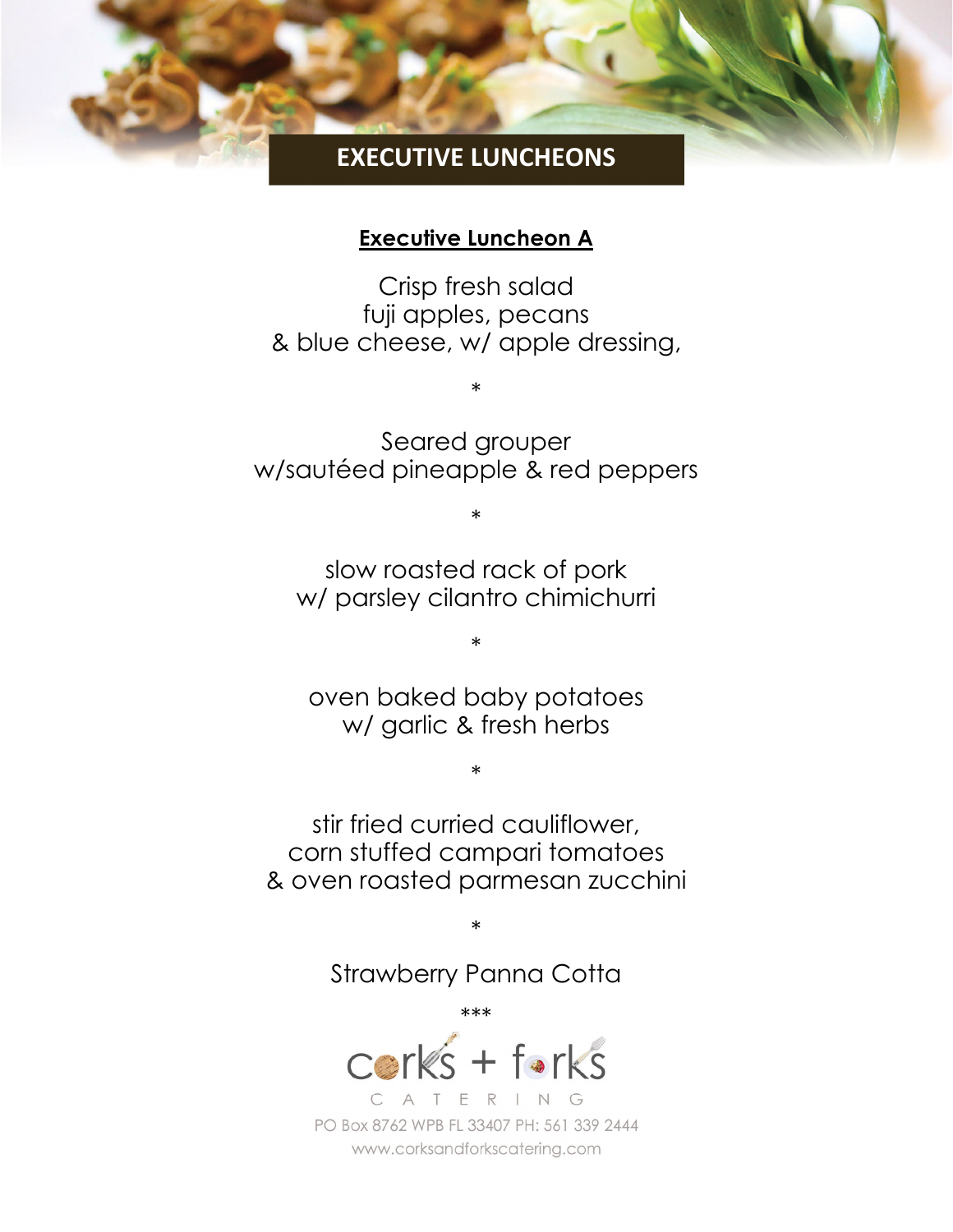

#### **Executive Luncheon B**

Baby Leaf Salad w/green onions, shaved radish, cashews sesame ginger dressing

> Chicken Skewers w/ Meyer Lemon Salsa

\*

\*

Harissa Shrimp

\*

Sautéed Vegetables Zucchini & red peppers

\*

Herbed Protein Pasta w/Cilantro Mint Pesto

\*

Apple tart w/ crushed hazelnuts

\*\*\*

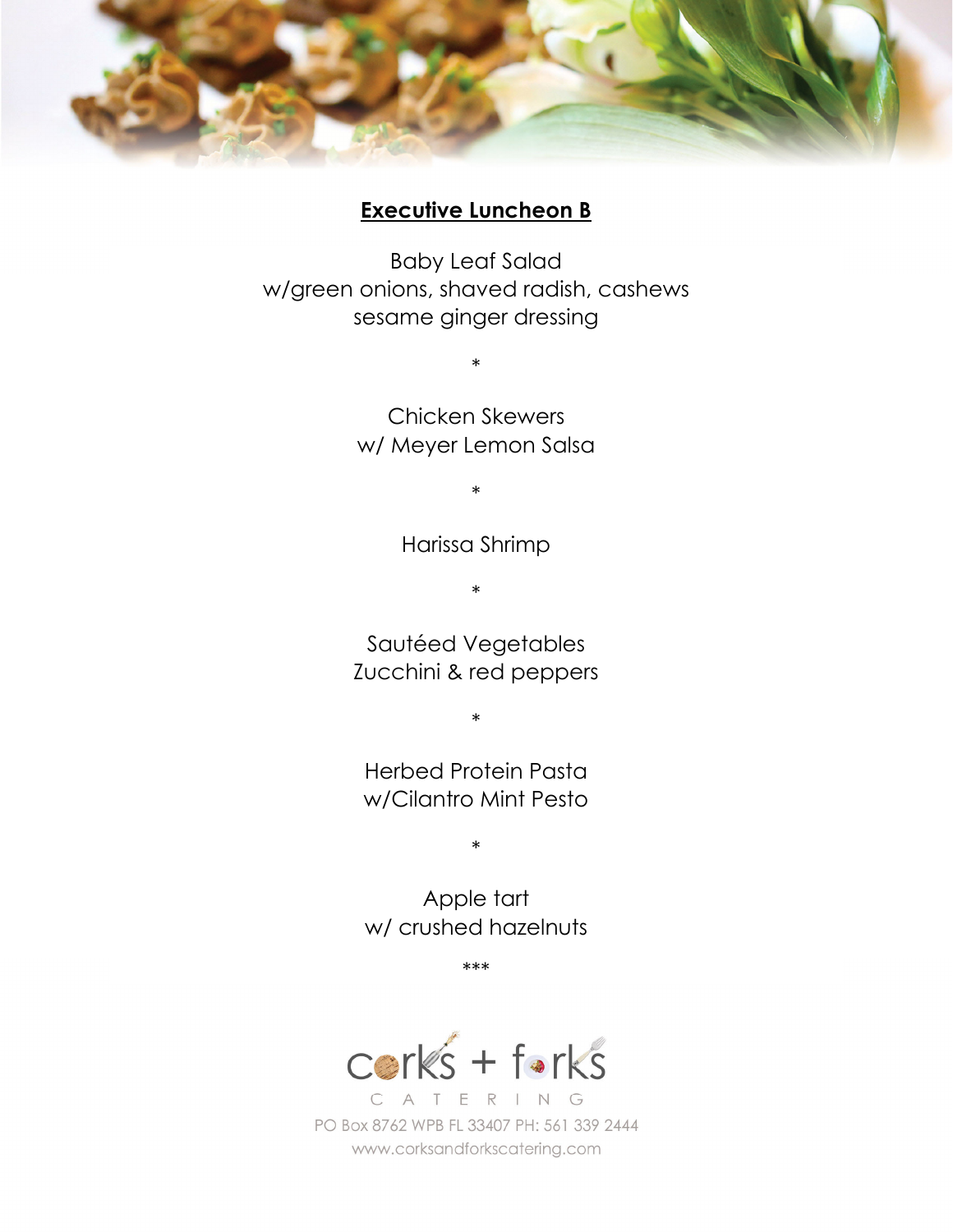

### **Executive Luncheon C**

Greek Salad w/Mint Vinaigrette

\*

Hangar Steak w/ Red Wine Sauce

\*

Baked Corvina w/sautéed tomatoes, olives, haloumi

\*

Sautéed Vegetable Medley Eggplant, Artichokes, Peppers

\*

Gratin Dauphinoise

\*

Baklava

\*\*\*

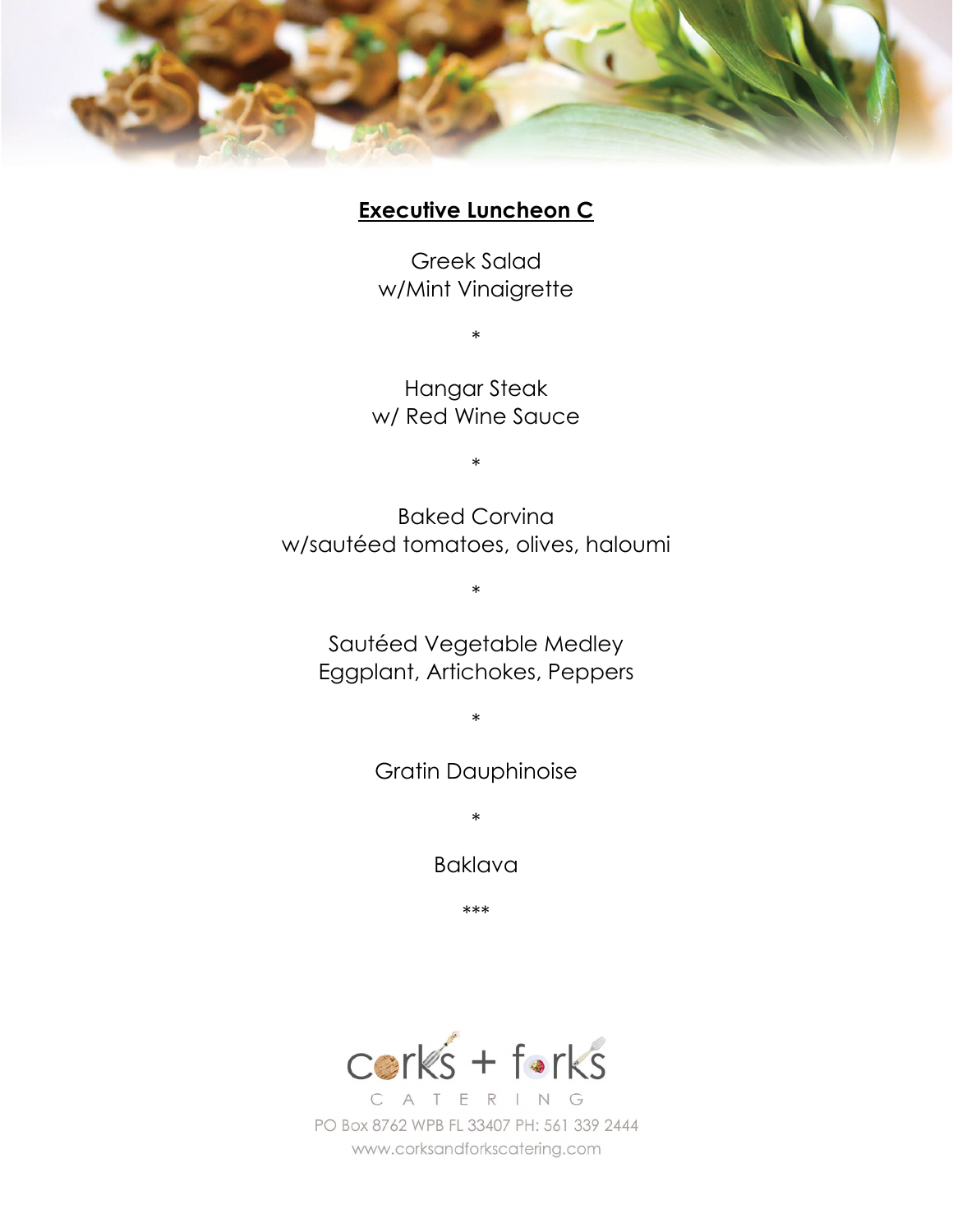

## **Executive Luncheon D**

Caesar Salad

\*

Herb Roasted Chicken w/ mushroom sauce

\*

Beef Borguignon

\*

Vichy Carrots & Snap Peas

\*

Fresh Herbed Rice

\*

Mousse au Chocolate w/ Strawberry Salad

\*\*\*

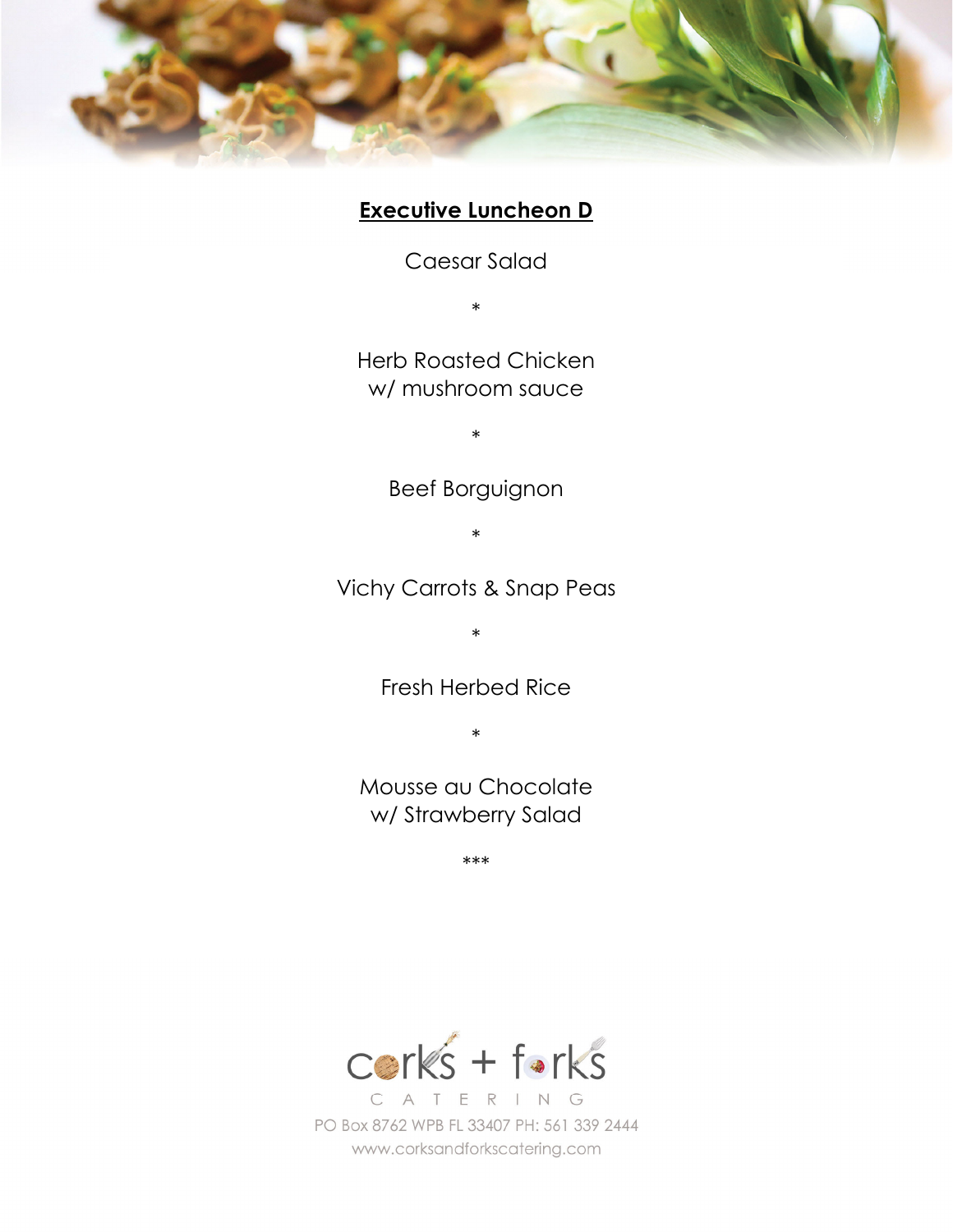

## **Executive Luncheon E**

Caesar Salad

\*

Herb Roasted Chicken w/ mushroom sauce

\*

Beef Borguignon

\*

Vichy Carrots & Snap Peas

\*

Fresh Herbed Rice

\*

Mousse au Chocolate w/ Strawberry Salad

\*\*\*